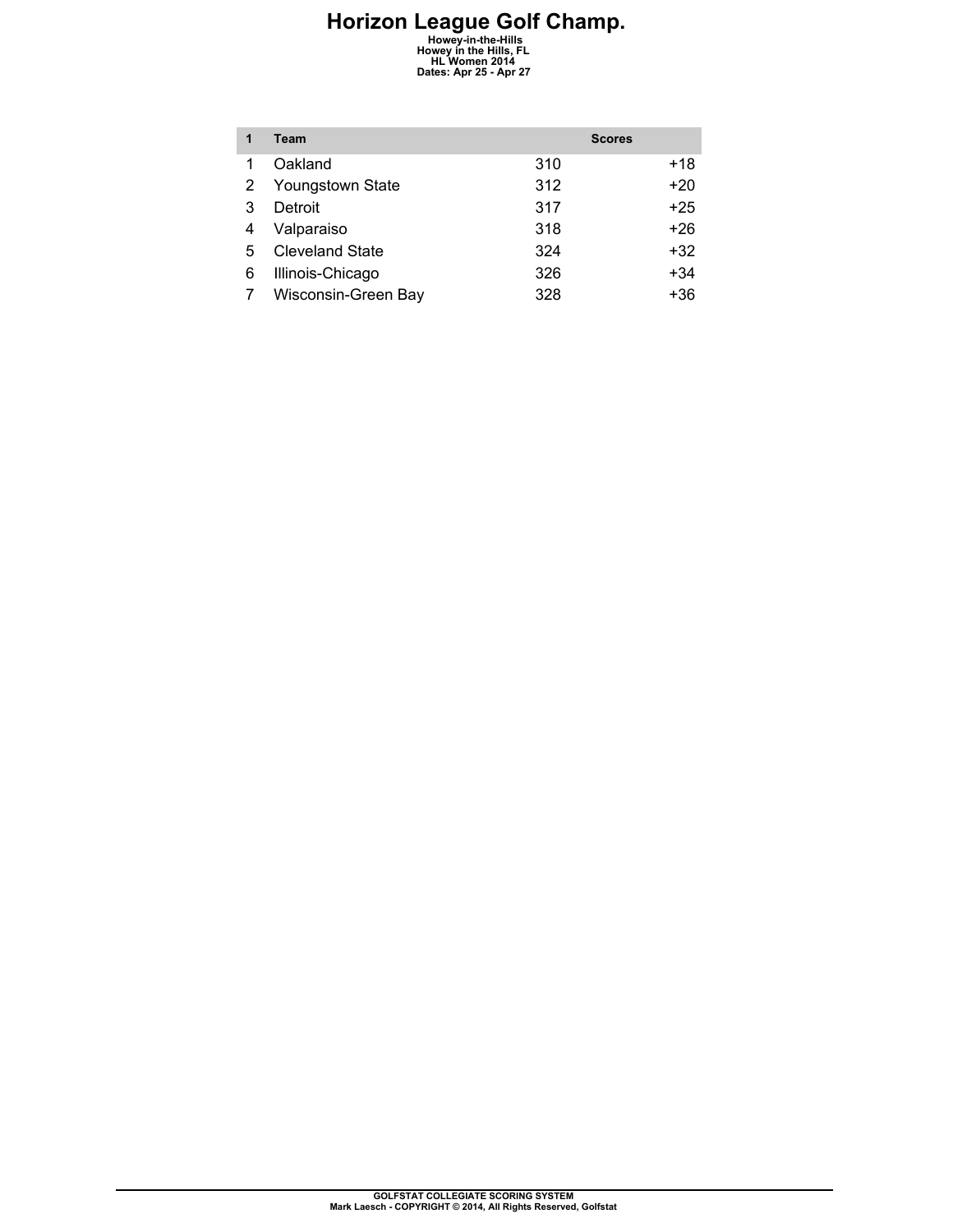## **Howey-in-the-Hills**<br>
Howey in the Hills, FL<br>
HL Women 2014<br>
Dates: Apr 25 - Apr 27

| <b>Start</b>                 | <b>Finish</b>   | <b>Team</b><br><b>Player</b> |                        | <b>Scores</b> |       |
|------------------------------|-----------------|------------------------------|------------------------|---------------|-------|
| $\qquad \qquad \blacksquare$ | 1               | <b>Emily Dixon</b>           | Youngstown State       | 73            | E     |
|                              | 2               | Aislynn Merling              | Youngstown State       | 74            | $+1$  |
|                              | 3               | Kassandra Komma              | Oakland                | 75            | $+2$  |
| $\overline{\phantom{a}}$     | T <sub>4</sub>  | Shelly Ford                  | <b>Cleveland State</b> | 76            | $+3$  |
| $\blacksquare$               | T <sub>4</sub>  | <b>Lindsey Lammers</b>       | Detroit                | 76            | $+3$  |
| $\blacksquare$               | T <sub>6</sub>  | Angie Kim<br>Valparaiso      |                        | 78            | $+5$  |
|                              | T <sub>6</sub>  | <b>Elizabeth Curtiss</b>     | Illinois-Chicago       | 78            | $+5$  |
|                              | T <sub>6</sub>  | Allyson Hackman              | <b>Cleveland State</b> | 78            | $+5$  |
| $\blacksquare$               | T <sub>6</sub>  | Haylee Zyber                 | Oakland                | 78            | $+5$  |
|                              | T <sub>6</sub>  | Donna Fiscelli               | Oakland                | 78            | $+5$  |
| $\qquad \qquad \blacksquare$ | T <sub>11</sub> | Michelle Kleckner            | Valparaiso             | 79            | $+6$  |
| $\overline{\phantom{0}}$     | T11             | Olivia Richards              | Detroit                | 79            | $+6$  |
| $\overline{\phantom{0}}$     | T <sub>11</sub> | Danielle Crilley             | Oakland                | 79            | $+6$  |
|                              | T <sub>11</sub> | Christina Thorne             | Detroit                | 79            | $+6$  |
| $\overline{\phantom{0}}$     | T <sub>15</sub> | Sibil Gill                   | Valparaiso             | 80            | $+7$  |
| $\overline{\phantom{a}}$     | T <sub>15</sub> | <b>Ryann Gilley</b>          | Illinois-Chicago       | 80            | $+7$  |
| $\blacksquare$               | T <sub>15</sub> | <b>Allison Mitzel</b>        | Youngstown State       | 80            | $+7$  |
| $\blacksquare$               | T18             | <b>Molly Fassbinder</b>      | Wisconsin-Green Bay    | 81            | $+8$  |
|                              | T18             | <b>Colleen Miller</b>        | <b>Cleveland State</b> | 81            | $+8$  |
| $\blacksquare$               | T18             | <b>Kelly Voigt</b>           | Valparaiso             | 81            | $+8$  |
| $\overline{\phantom{0}}$     | T18             | Steph Laude                  | Wisconsin-Green Bay    | 81            | $+8$  |
| ÷                            | T <sub>22</sub> | Sammi Grunder                | Wisconsin-Green Bay    | 82            | $+9$  |
|                              | T <sub>22</sub> | <b>Cherise Mangal</b>        | Illinois-Chicago       | 82            | $+9$  |
|                              | T24             | Erika Pfaender               | Valparaiso             | 83            | $+10$ |
| $\blacksquare$               | T24             | Sarah Thompson               | Detroit                | 83            | $+10$ |
| $\blacksquare$               | T26             | <b>Avery Steen</b>           | Wisconsin-Green Bay    | 84            | $+11$ |
| $\blacksquare$               | T26             | Marianna Stepp               | Oakland                | 84            | $+11$ |
| $\overline{\phantom{a}}$     | T26             | Jessica Mallender            | Detroit                | 84            | $+11$ |
| $\overline{\phantom{0}}$     | T29             | Mia Barchetti                | Youngstown State       | 85            | $+12$ |
| $\qquad \qquad \blacksquare$ | T29             | Emily Rohanna                | Youngstown State       | 85            | $+12$ |
| $\overline{\phantom{a}}$     | <b>T31</b>      | Caitlin Smollen              | Illinois-Chicago       | 86            | $+13$ |
| $\overline{\phantom{0}}$     | <b>T31</b>      | <b>Katie Pokrandt</b>        | Wisconsin-Green Bay    | 86            | $+13$ |
|                              | 33              | Micaela Cronin               | <b>Cleveland State</b> | 89            | $+16$ |
|                              | 34              | Madeline Kaminski            | <b>Cleveland State</b> | 91            | $+18$ |
|                              | 35              | Kayla Stueland               | Illinois-Chicago       | 96            | $+23$ |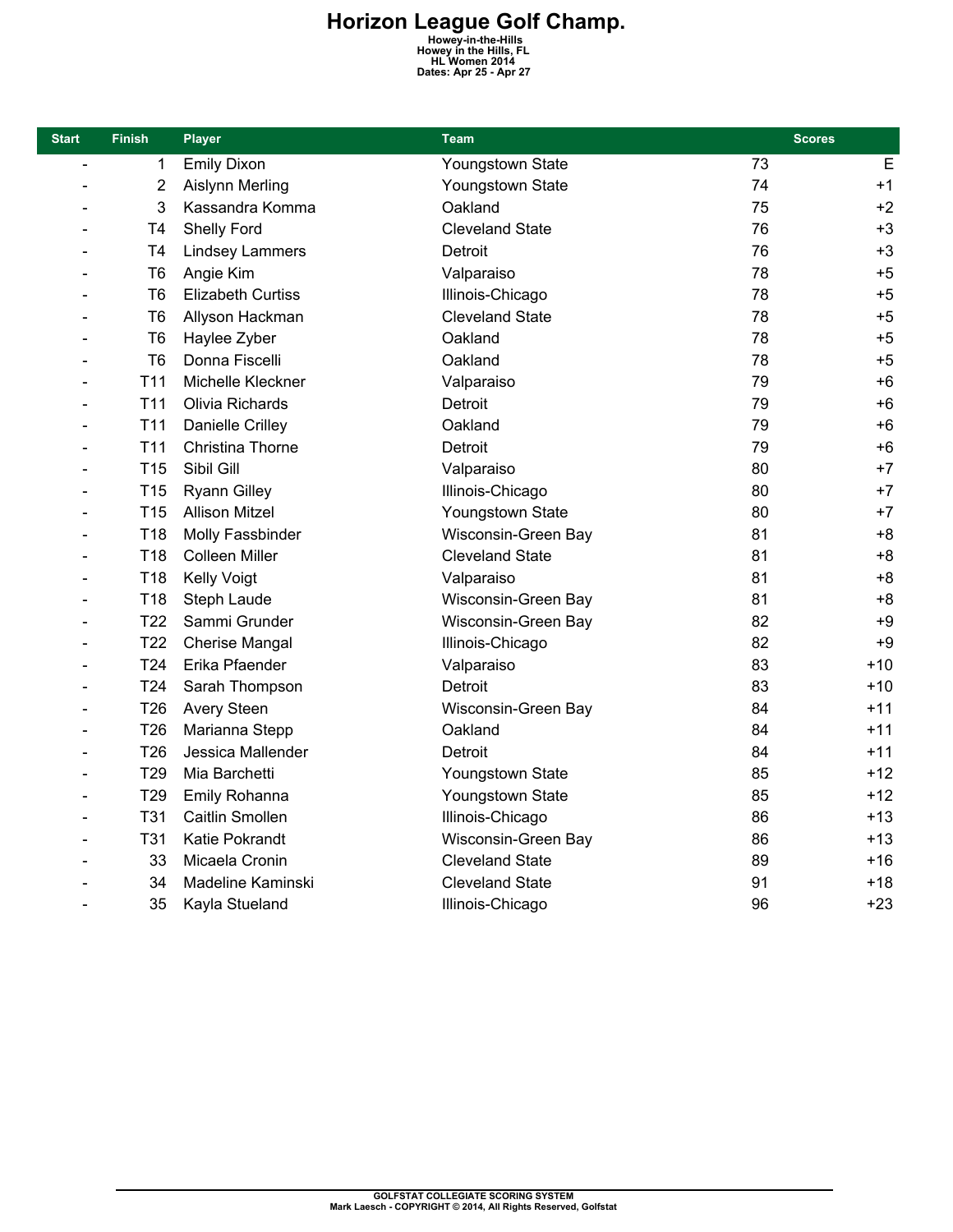## **Horizon League Golf Champ.**

**Howey-in-the-Hills Howey in the Hills, FL HL Women 2014 Dates: Apr 25 - Apr 27** 

| Pos.                    | Team/Player (seed)      | Rd 1 | Total |
|-------------------------|-------------------------|------|-------|
| 1                       | <b>Oakland</b>          | 310  | 310   |
| 3                       | Kassandra Komma (1)     | 75   | 75    |
| T <sub>6</sub>          | Donna Fiscelli (2)      | 78   | 78    |
| T <sub>6</sub>          | Haylee Zyber (3)        | 78   | 78    |
| T <sub>11</sub>         | Danielle Crilley (4)    | 79   | 79    |
| T26                     | Marianna Stepp (5)      | 84   | 84    |
| $\mathbf{2}$            | <b>Youngstown State</b> | 312  | 312   |
| 1                       | Emily Dixon (4)         | 73   | 73    |
| $\overline{2}$          | Aislynn Merling (1)     | 74   | 74    |
| T <sub>15</sub>         | Allison Mitzel (3)      | 80   | 80    |
| T29                     | Emily Rohanna (2)       | 85   | 85    |
| T29                     | Mia Barchetti (5)       | 85   | 85    |
| $\mathbf{3}$            | <b>Detroit</b>          | 317  | 317   |
| T <sub>4</sub>          | Lindsey Lammers (1)     | 76   | 76    |
| T <sub>11</sub>         | Christina Thorne (2)    | 79   | 79    |
| T <sub>11</sub>         | Olivia Richards (5)     | 79   | 79    |
| T24                     | Sarah Thompson (3)      | 83   | 83    |
| T26                     | Jessica Mallender (4)   | 84   | 84    |
| $\overline{\mathbf{4}}$ | <b>Valparaiso</b>       | 318  | 318   |
| T <sub>6</sub>          | Angie Kim (5)           | 78   | 78    |
| T <sub>11</sub>         | Michelle Kleckner (2)   | 79   | 79    |
| T <sub>15</sub>         | Sibil Gill (4)          | 80   | 80    |
| T <sub>18</sub>         | Kelly Voigt (3)         | 81   | 81    |
| T24                     | Erika Pfaender (1)      | 83   | 83    |
| $5\phantom{1}$          | <b>Cleveland State</b>  | 324  | 324   |
| T <sub>4</sub>          | Shelly Ford (5)         | 76   | 76    |
| T <sub>6</sub>          | Allyson Hackman (1)     | 78   | 78    |
| T <sub>18</sub>         | Colleen Miller (4)      | 81   | 81    |
| 33                      | Micaela Cronin (3)      | 89   | 89    |
| 34                      | Madeline Kaminski (2)   | 91   | 91    |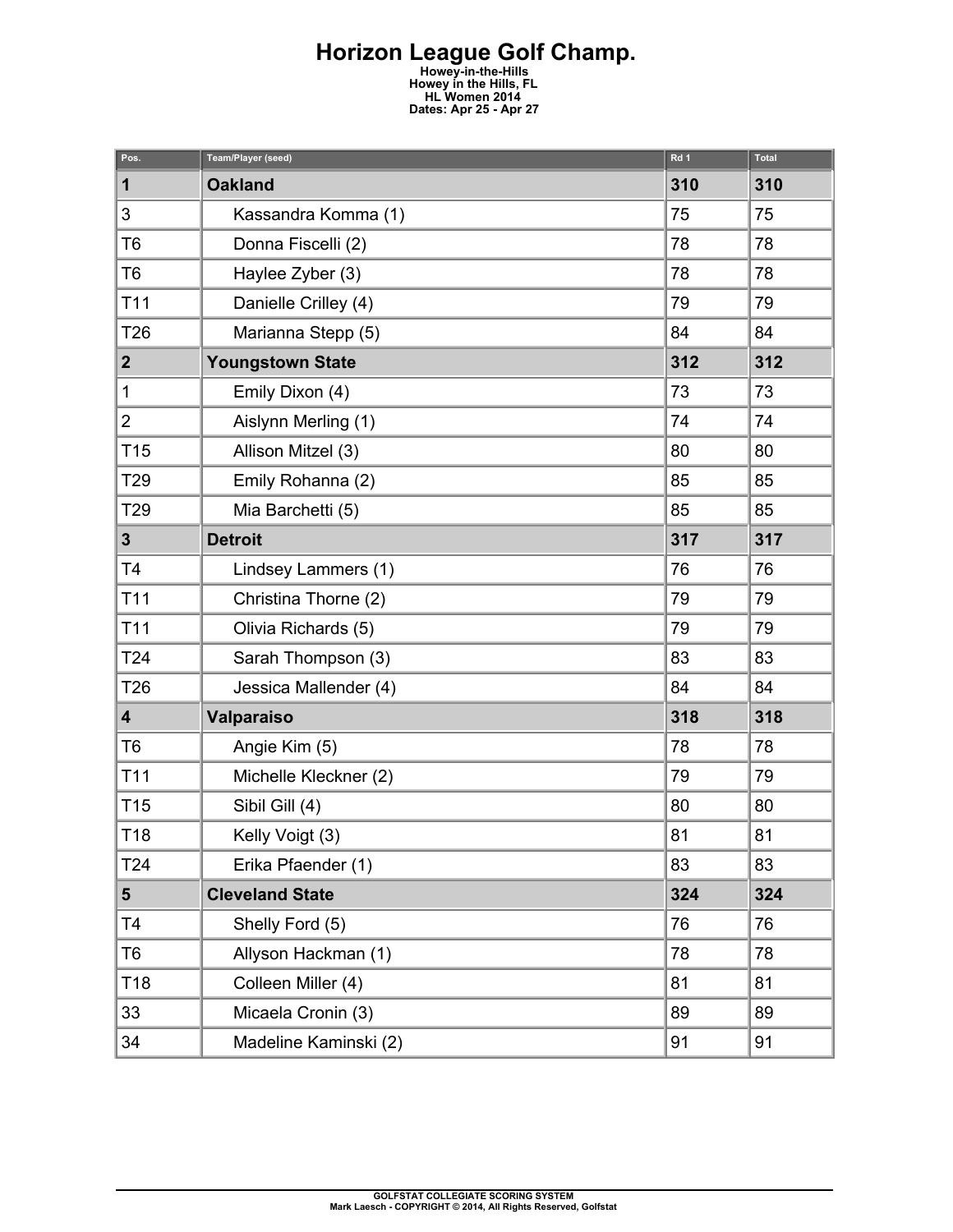| Pos.            | Team/Player (seed)         | Rd <sub>1</sub> | <b>Total</b> |
|-----------------|----------------------------|-----------------|--------------|
| 6               | Illinois-Chicago           | 326             | 326          |
| T6              | Elizabeth Curtiss (3)      | 78              | 78           |
| T <sub>15</sub> | Ryann Gilley (1)           | 80              | 80           |
| T <sub>22</sub> | Cherise Mangal (2)         | 82              | 82           |
| T31             | Caitlin Smollen (4)        | 86              | 86           |
| 35              | Kayla Stueland (5)         | 96              | 96           |
| 7               | <b>Wisconsin-Green Bay</b> | 328             | 328          |
| T <sub>18</sub> | Steph Laude (3)            | 81              | 81           |
| T <sub>18</sub> | Molly Fassbinder (5)       | 81              | 81           |
| T <sub>22</sub> | Sammi Grunder (4)          | 82              | 82           |
| T <sub>26</sub> | Avery Steen (1)            | 84              | 84           |
| T31             | Katie Pokrandt (2)         | 86              | 86           |